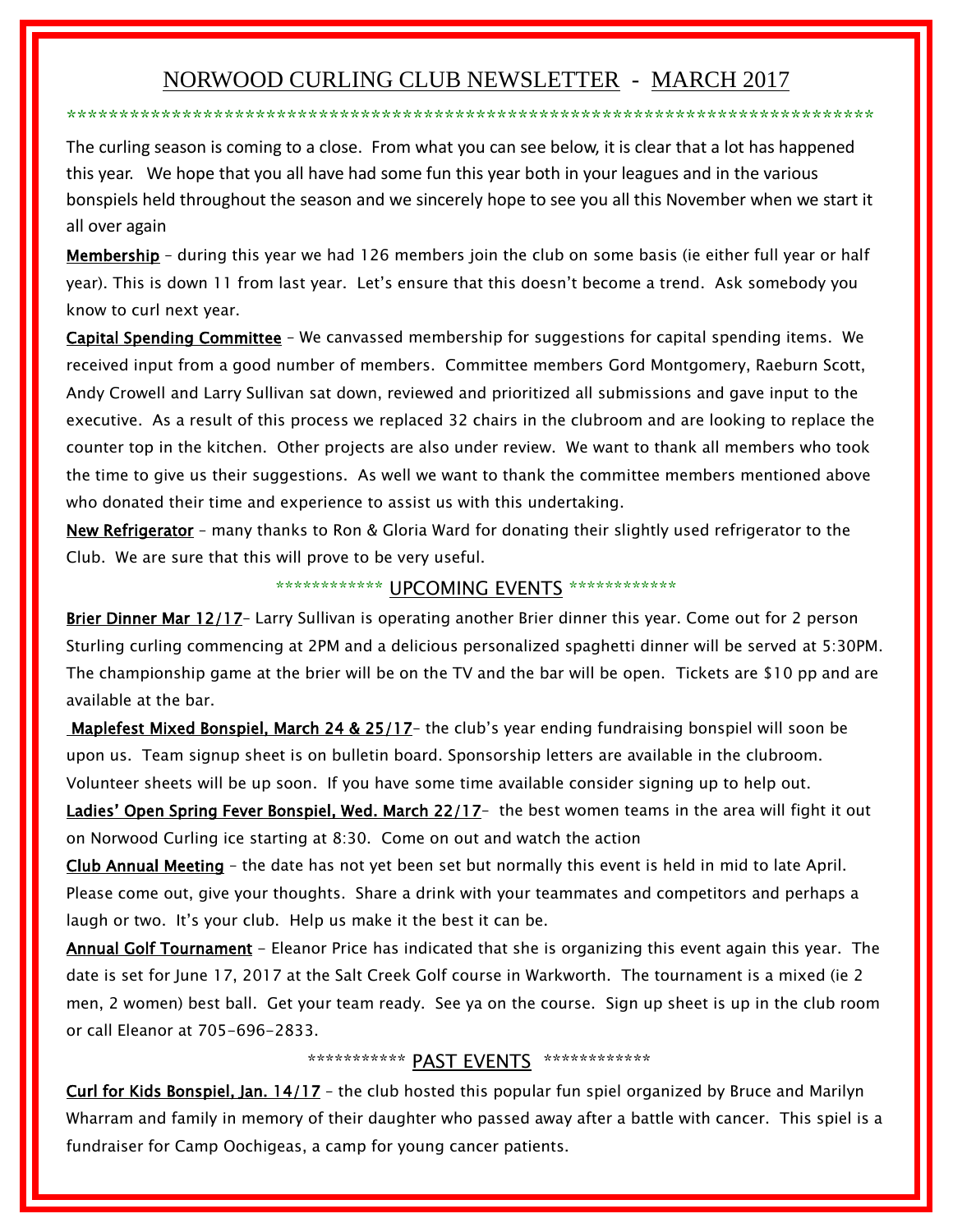**JJ Stewart Motors Open Mixed Spiel, Jan. 28/17** - we had a full 16 teams participate in this annual event. We saw a lot of great shot making and all involved had fun. First place winners in the early draw were the team of Rick Barnard, Niki Henderson, Dale Reid & Kelly Barnard from Stirling. Late draw winners were Gord Montgomery, Karen Radnor, Brian Radnor & Trudy Wheeler from our own Norwood Curling Club.

Two Person Sturling Bonspiel, Feb 12/17 – this event was organized by Andy Crowell specifically to raise funds for capital spending at the Club. At the end of the day \$850 was raised & donated to the Club to be put to capital projects. Upon receipt of these funds the executive has ordered an additional 16 new chairs for the clubroom viewing area. Many thanks to Andy Crowell for organizing this event for the Club.

Guys vs. Gals Bonspiel, Feb. 18/17 - a day of friendly competition with 8 teams competing. It appears this bonspiel ended in a tie with everybody involved declared a "winner".

Bergen Payne Memorial, Feb 22/17 - 16 senior men's teams from surrounding clubs competed for the Bergen Payne Memorial Trophy. First & second place teams respectively were the Keith Hockaday team from Lakefield and the Dave martz team from Campbellford.

#### \*\*\*\*\*\*\*\*\*\*\*\*\*\* League Updates \*\*\*\*\*\*\*\*\*\*\*\*\*\*\*\*

League Play – Below is an update on all of our leagues:

Monday Morning Sturling – two man/women teams. Curlers pay \$5 each week to play. This league continues to have 12 to 16 curlers show up each week. Come on out and give it a try.

Monday night Ladies - this league is convened by Eleanor Price (705-696-2833). First half winners were the team of Eleanor Price, Christine Pichie, Brenda Henderson & Anita Lautenback

Tuesday night Mixed - this league is convened by Dan Selby (705-639-5785). First half winners were the team of Brian Radnor, Karen Radnor, Doug Wilson & Gale Wilson

Wednesday night Mens - this league is convened by Steve Harold (705-745-9566). First half winners were the team of Gord Montgomery, Paul Cole, Rick Lochhead & John Kajmowicz

Thursday afternoon Mixed - this league is temporarily convened by Brian Radnor. First half winners were the team of Leo Christl, Bill English, Kerry McNeely & Trudy Wheeler

Thursday night Mixed – this league is convened by Derek Hatfield (derek@norwoodcurling.ca) First half winners were the team of Derek Hatfield, Gary James, Anita Imrie & Amelia Argue

### \*\*\*\*\*\*\*\*\*\*\*\*\*\* Other Updates \*\*\*\*\*\*\*\*\*\*\*\*\*\*\*\*

**Kawartha Senior Men** – Norwood teams are having another successful year in the Kawartha Inter-Club League play. The senior curlers want to make it clear to all that a "Senior Curler" is anybody 50 years of age or older! If you are interested in getting involved next year, contact Brian Radnor (705-639-5151).

#### **\*\*\*\*\*\*\*\*"HEARD IT AT THE HOG LINE"\*\*\*\*\*\*\*\***

Did you know that NCC members can get 50% off the regular rental rates for the facilities? It's true. More information on rentals is available from Brian Radnor (705-639-5151).